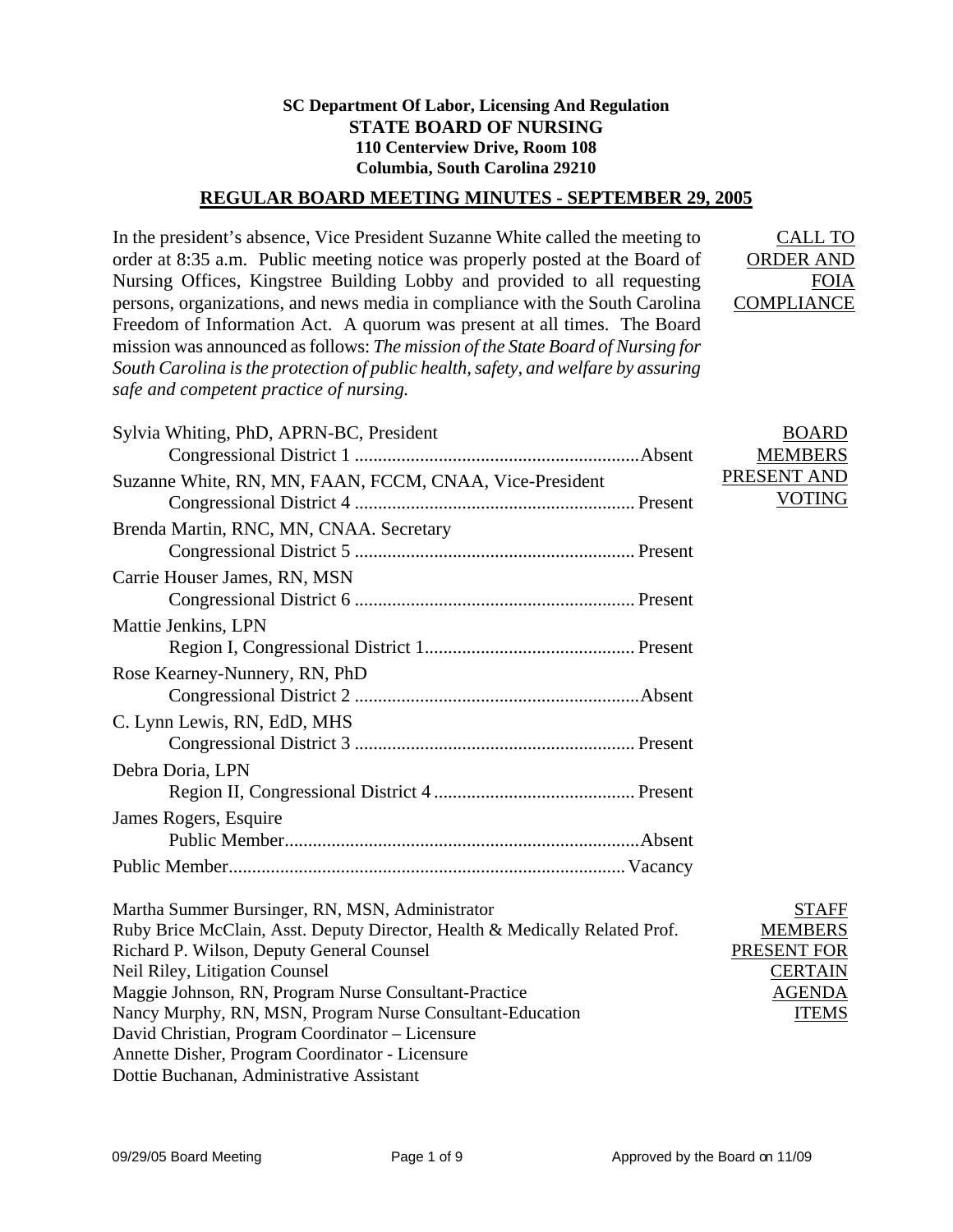| The agenda for the September 29, 2005 Board Meeting was presented to the Board<br>for review and approval.                                                                                                                                                                                                                                                                                                                                                                                                                                                                                                                                                                                                                                                                                                                                                                                                                                                                                                                                                                                                                                                                                                                                                                                                                                                                                                                                                                                                                                                                                                                                                                                                                                     | <b>APPROVAL OF</b><br><b>AGENDA</b>            |
|------------------------------------------------------------------------------------------------------------------------------------------------------------------------------------------------------------------------------------------------------------------------------------------------------------------------------------------------------------------------------------------------------------------------------------------------------------------------------------------------------------------------------------------------------------------------------------------------------------------------------------------------------------------------------------------------------------------------------------------------------------------------------------------------------------------------------------------------------------------------------------------------------------------------------------------------------------------------------------------------------------------------------------------------------------------------------------------------------------------------------------------------------------------------------------------------------------------------------------------------------------------------------------------------------------------------------------------------------------------------------------------------------------------------------------------------------------------------------------------------------------------------------------------------------------------------------------------------------------------------------------------------------------------------------------------------------------------------------------------------|------------------------------------------------|
| A motion was made to approve the September 2005 Board Meeting agenda as<br>presented. The motion received a second. The motion carried unanimously.                                                                                                                                                                                                                                                                                                                                                                                                                                                                                                                                                                                                                                                                                                                                                                                                                                                                                                                                                                                                                                                                                                                                                                                                                                                                                                                                                                                                                                                                                                                                                                                            | <b>MOTION</b>                                  |
| The following items were adopted on the consent agenda:<br>• Registered Surgical Techs & Licensed Surgical Asst. Practice Act<br>• Copy of Supervision Regulation<br>• Education Minutes-2005 NCSBN Annual Meeting<br>• Board Member Minutes-2005 NCSBN Annual Meeting<br>• PN Minutes-2005 NCSBN Annual Meeting<br>• Practice/ Discipline Minutes-2005 NCSBN Annual Meeting<br>Commission on Graduates of Foreign Nursing Schools (CGFNS) Updates<br>$\bullet$<br>• Copy of Article from JONA – Nontraditional Models of Care Delivery<br>• NCSBN Annual Mtg. Report - 2005 - Sylvia Whiting, PhD, APRN-BC<br>• NCSBN Annual Mtg. Report - 2005 - Rose Kearney-Nunnery, PhD, RN<br>• NCLEX Statistics from NCSBN<br>• Francis Marion University - Initial Program Update Materials<br>• NCSBN Annual Mtg. - Systematic Review of Studies of Nursing Education<br><b>Outcomes: An Evolving Review</b><br>• NCSBN Annual Mtg.-Clinical Instruction Pre-Licensure Nursing Programs<br>• NCSBN Annual Mtg. - Education Breakout Session Minutes<br>• NCSBN Annual Mtg. - NLN Breakout Session<br>Central Carolina Technical College - NLNAC Visit<br>• New Nurse Administrators<br>TriCounty Technical College - Program Enrollment Increase Plans<br>• Florence Darlington Technical College - Request for Curriculum Change<br>• NCSBN - NCLEX-PN Examination Passing Standard Revised<br>• Nursing Practice and Standards Committee Minutes<br>• School Nurse Advisories<br>• Legal Aspects Workshop Evaluation Summary<br>Disciplinary Review Committee (DRC) Minutes<br>Approval of Panel Member - Warren<br><b>Investigation Statistics</b><br>$\bullet$<br>Unlicensed Practice – Not Appearing<br><b>Information: Licensure Statistics</b> | APPROVAL OF<br><b>CONSENT</b><br><b>AGENDA</b> |
| A motion was made to adopt the Consent Agenda with the removal of FAQ<br>Regarding Advancing Your Nursing Education and Investigative Review Committee<br>(IRC) Minutes. The motion received a second. The motion carried.                                                                                                                                                                                                                                                                                                                                                                                                                                                                                                                                                                                                                                                                                                                                                                                                                                                                                                                                                                                                                                                                                                                                                                                                                                                                                                                                                                                                                                                                                                                     | <b>MOTION</b>                                  |
| The minutes of the May 26-27, 2005 Board Meeting were presented to the Board for<br>review and approval.                                                                                                                                                                                                                                                                                                                                                                                                                                                                                                                                                                                                                                                                                                                                                                                                                                                                                                                                                                                                                                                                                                                                                                                                                                                                                                                                                                                                                                                                                                                                                                                                                                       | <b>APPROVAL OF</b><br><b>MINUTES</b>           |
| A motion was made to approve the May 2005 Board Meeting minutes with editorial<br>changes. The motion received a second. The motion carried unanimously.                                                                                                                                                                                                                                                                                                                                                                                                                                                                                                                                                                                                                                                                                                                                                                                                                                                                                                                                                                                                                                                                                                                                                                                                                                                                                                                                                                                                                                                                                                                                                                                       | <b>MOTION</b>                                  |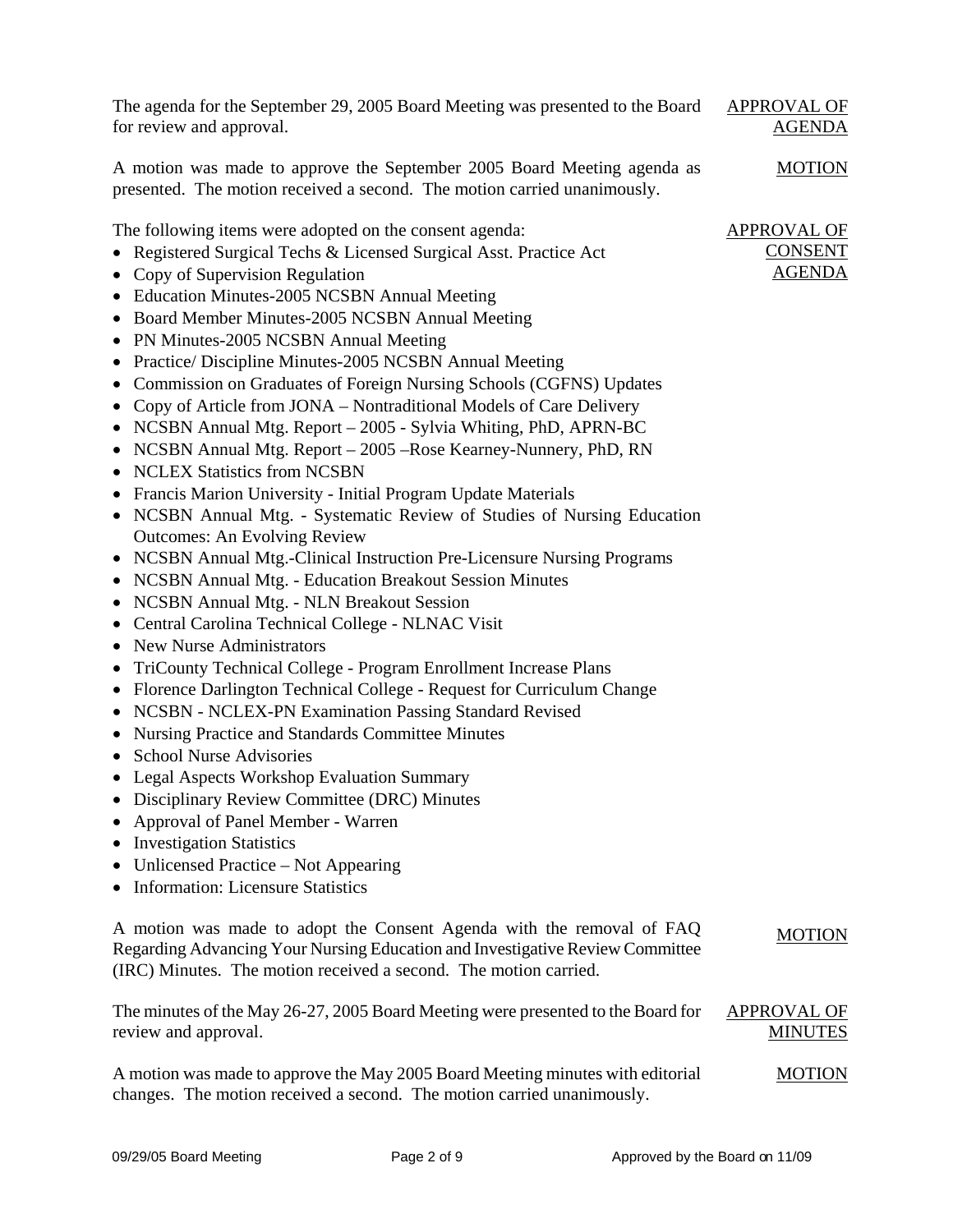The minutes of the July 28, 2005 Board Meeting were presented to the Board for review and approval.

A motion was made to approve the July 2005 Board Meeting minutes with editorial changes. The motion received a second. The motion carried unanimously. MOTION

It was announced that Ms. Bursinger would be retiring from the state and beginning a new job closer to home. Ms. Bursinger explained that she had truly enjoyed her time working with staff, the Department of Labor, Licensing and Regulation and the Board. Ms. White thanked Ms. Bursinger for all of her work as well as that of the staff. BURSINGER RETIREMENT

The Board reviewed cases and recommendations from the hearing panel. Respondents appeared before the Board. FINAL ORDER HEARINGS

Although properly notified and with service upon the Board President, Respondent did not appear before the Board. Respondent has relocated to Florida and apologizes for not being at the meeting today. In their Findings of Fact and Conclusions of Law, the Hearing Panel found that the State failed to prove by a preponderance of the evidence that the Respondent violated the provisions of the Nurse Practice Act as set forth in the Formal Complaint. The Hearing Panel recommended that the Complaint be dismissed.

A motion was made to continue this case until the Board can review the transcript. The motion received a second. The motion carried unanimously. MOTION

Respondent was properly notified, with service upon the Board President. Respondent appeared before the Board to respond to questions from the Board. In their Findings of Fact and Conclusions of Law, the Hearing Panel found that the State failed to prove by a preponderance of the evidence that the Respondent violated the provisions of the Nurse Practice Act as set forth in the Formal Complaint. The Hearing Panel recommended that the Complaint be dismissed.

A motion was made to into executive session for the purpose of receiving legal counsel. The motion received a second. The motion carried unanimously. MOTION

A motion was made to return to public session. The motion received a second. The motion carried unanimously. **MOTION** 

A motion was made to accept the Hearing Panel's Findings of Fact, Conclusions of Law, and Recommendation that the Complaint be dismissed. The motion received a second. The motion carried unanimously. MOTION

Although properly notified and with service upon the Board President, Respondent did not appear before the Board. In their Findings of Fact and Conclusions of Law, the Hearing Panel found that the Respondent was in violation of Section 40-33935(e) and (g) (1976) as well as Regulation 91-19 $(c)(3)(b)$  and (d). The Hearing Panel recommended that Respondent's license be actively suspended for a period of one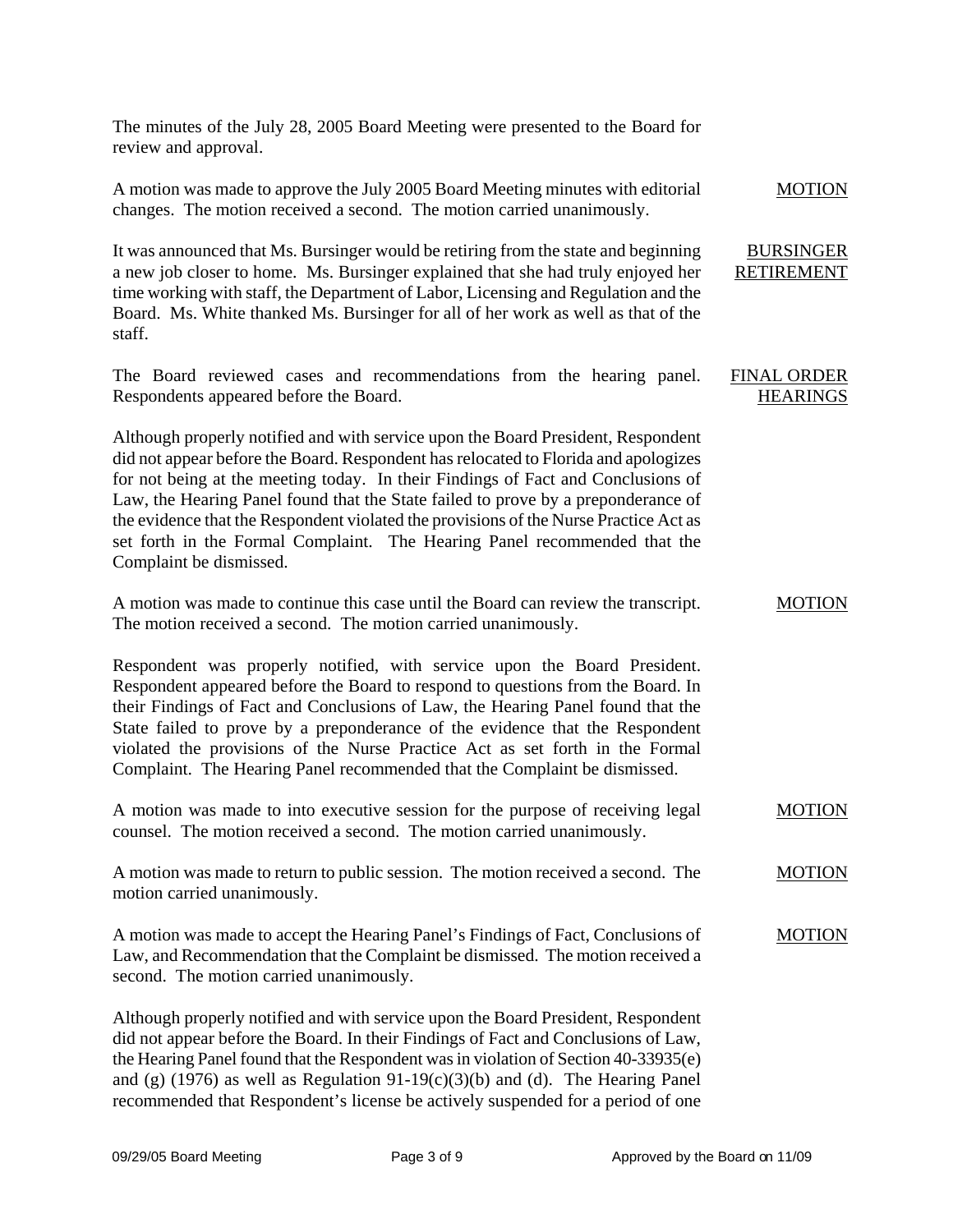year and until further order of the Board and that Respondent be required to pay a civil penalty of \$500 within a time period set by the Board.

A motion was made to accept the Hearing Panel's Findings of Fact, Conclusions of Law, and Recommendation that the Respondent's license be actively suspended for a period of one year and until further order of the Board and that Respondent be required to pay a civil penalty of \$500. The motion received a second. The motion carried unanimously.

Ms. McClain spoke with Board President, Sylvia Whiting, for Board input on posting the administrator position. Dr. Whiting asked that the posting wait until October 10, 2005. In the mean time, an interim is needed to assist with the Compact implementation and several major deadlines coming up in the near future. The agency wanted someone who was already familiar with the Board and the agency. Former Board of Nursing administrator, Renatta Loquist, has agreed to serve as interim during the search for new administrator. The search process shouldn't take more than  $2 - 2 \frac{1}{2}$  months. If necessary, Ms. Loquist will be asked to her to stay on for a short period to acclimate new administrator.

The administrator position posting will state that a nurse is preferred but will include other preferences such as master's degree in public health and/or health/medical administrator or manager in addition to nurse. Retention of nurses in state government is difficult. The agency will be looking for a nurse but makes no commitment that a nurse will fill the position. The state system does not require a nurse for this position. The Board of Pharmacy is the only licensure board that requires a practitioner by statute. This administrator is hired in the same classification as other administrators. It was asked if thought had been given to upgrading the position. Ms. McClain explained that most Department of Labor, Licensing and Regulation (LLR) administrators are at the Program Coordinator II level, which is a level below Program Manager. Only a few LLR administrators are at the Program Manager I level. Program Manager II is an assistant deputy director level at LLR. The position will be posted in the state job system. If an adequate pool of applicants is not received the agency will consider a wider search. The new administrator must have good organizational skills and leadership qualities. The Board expressed that they would prefer a nurse as administrator. Dr. Lewis stated that strong administrative skills and political experience is important for the position and we may not be able to hire a nurse with all of those skills. Ms. White believes there are nurses with those strong skills and explained that nurse salaries are an issue nationwide. Ms. McClain stated that this is an important role and is becoming more important. The agency would like someone who has abilities similar to Ms. Bursinger in working with the legislature. Human Resources Office will prescreen applications and provide a list of qualified applicants. The top applicants will be selected and then interviewed by LLR management and designated board members. In the past, three board members along with LLR staff interviewed the top three candidates. Names of applicants cannot be shared with anyone outside the interviewers. Ms. McClain will see if it is possible to conduct interviews at the November Board of Nursing meeting. This will depend on the pool of applications received.

MOTION

SEARCH FOR NEW ADMINISTRA-TOR-**TRANSITION** PERIOD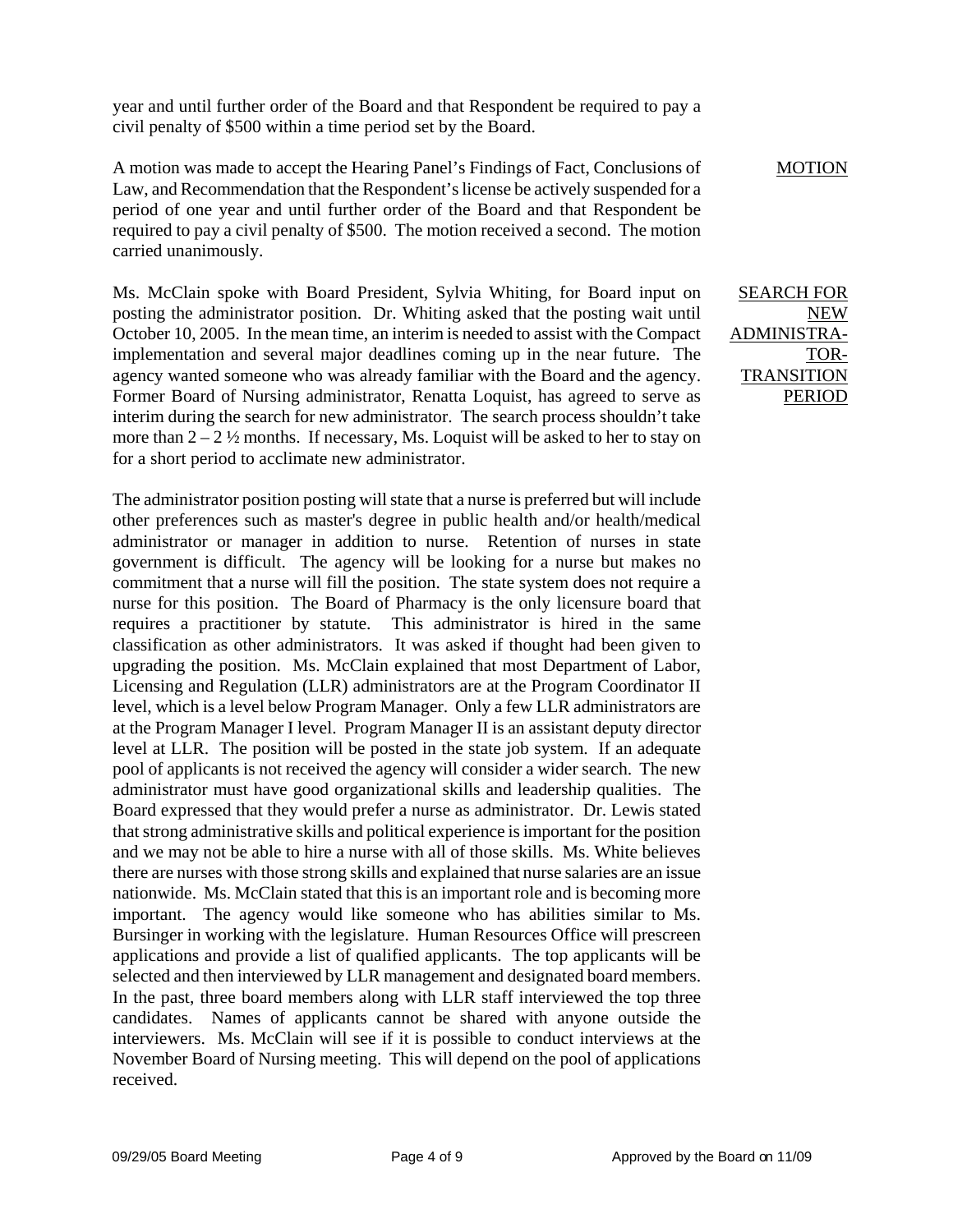Board Members, Debra J. Newton, LPN and James P. Rogers, Esquire, were asked to serve on the 2006 Board of Nursing Officer Nominating Committee. The Nominating Committee will present the slate of 2006 officers for Board Member consideration and vote at the November 17/18, 2005 Board Meeting. Ms. Doria will contact Mr. Rogers to be sure he will be able to serve. If he cannot, contact will made with Dr whiting about another member.

Ms. McClain gave a brief overview of the Multi-state Nurse Licensure Compact (Compact) history, description of the Compact, and the timeline for implementation. She updated the Board the Compact in South Carolina. Although most states have taken six to eighteen months to implement the Compact, we are trying to do it in five months to coincide with the renewal. This will result in cost savings by not having to reprint licenses so soon after renewal.

Copies of the model Compact regulations were provided to the Board for their review and approval. These are the standard regulations used by all boards in the Compact.

A motion was made to authorize staff to begin the regulation process necessary for implementation of Compact. The motion received a second. The motion passed unanimously.

Mr. Wilson presented the Board with a copy of the "Engine" Act re-write. Changes have been made for consistency such as authorization rather than license because some boards issue licenses while other issue permits. As always, if there were any differences between the Engine Act and a practice act, the default would be to the practice act. The Nurse Practice Act is a good model. The Engine Act allows other boards similar authority.

The rewrite has already been introduced so that it can be reviewed. Any changes will be taken up in legislative committee. The legislative subcommittee will be asked to make any necessary changes. Mr. Wilson asked that the Board consider supporting the rewrite or to support the rewrite with the exception of whatever area the Board question.

A motion was made to defer action until November Meeting when the full board is present. The motion received a second. The motion passed unanimously.

Initial Program Nurse Administrator and Faculty Change Updates

Ms. Houser James recused herself from discussion due to her employment with South Carolina State University. In January 2004, the Board voted to grant initial approval for the South Carolina State University (SCSU) Baccalaureate Degree Nursing Program. There have been some changes in the nurse administrator and faculty information that was submitted at approval time. Peggy Greaves, Interim Program Director for the Nursing Program at SCSU was present to provide an update. Also in attendance were Suresh Lundhe, Debra Austin, Gwen Wilson, Deitra Reese, Colleen Browne, Ruth Teal, and Karla Hawkins. Dr. Greaves thanked Ms. Murphy for her assistance and consultation.

APPOINTMENT OF NOMINATING COMMITTEE

> COMPACT UPDATE

> > MOTION

### ENGINE ACT REWRITE

MOTION

## SOUTH CAROLINA STATE UNIVERSITY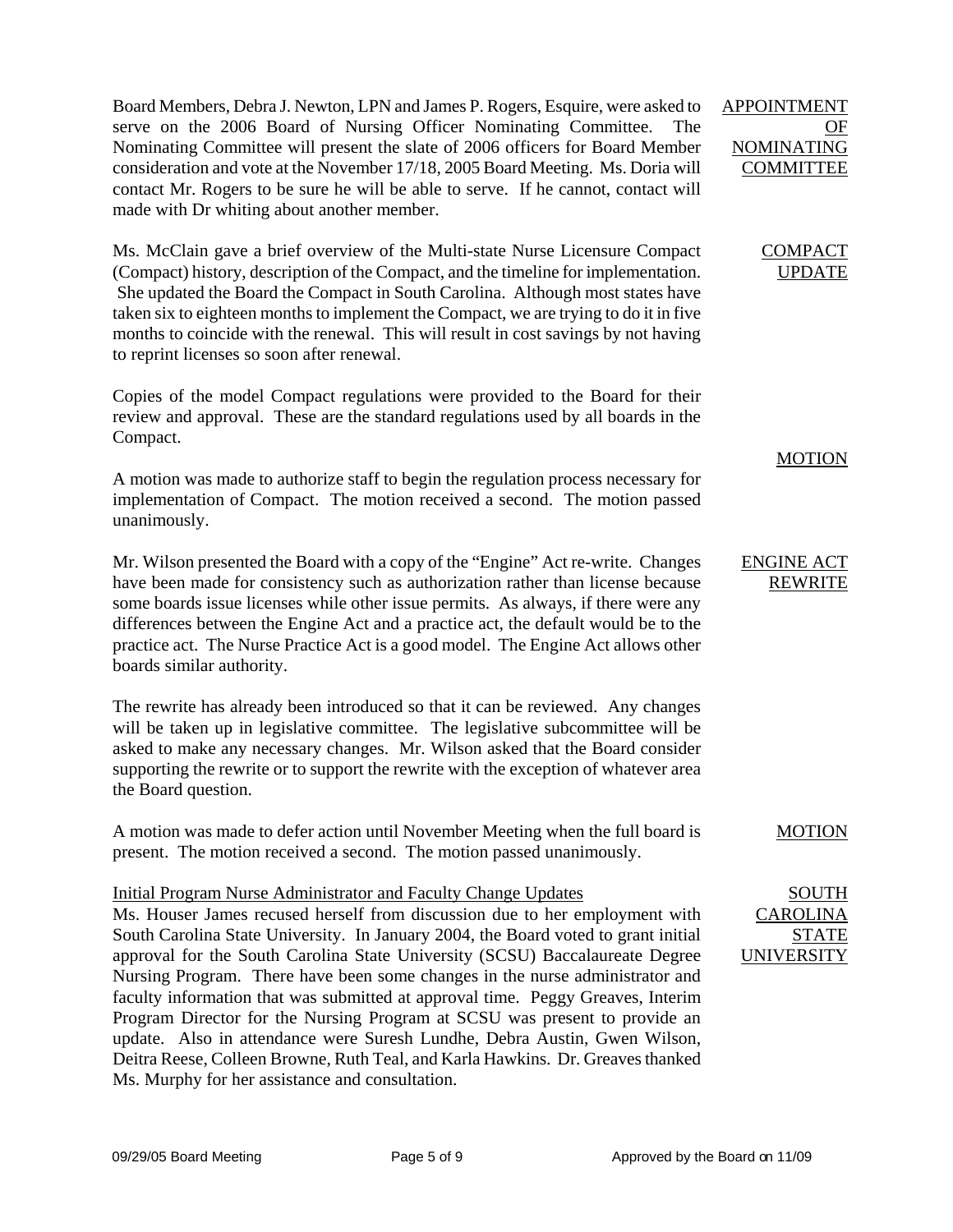Dr. Greaves explained that they currently have 100 freshmen interested in the nursing program. Students are not accepted into the nursing major until sophomore year. They have a number of sophomores who have taken their science courses who are interested in nursing.

Dr. Greaves stated that the school has done an excellent job in recruiting and hiring faculty and has qualified faculty in all areas. SCSU has supported nursing with higher salaries for nursing faculty. They are working on retention of faculty. She believes that everyone has unique skills that they bring with them to the job and that those skills should be utilized. Dr. Greaves explained that the faculty is young, enthusiastic, and wants to make a difference. More bachelors prepared nurses are needed. Hampton University in Virginia working with SCSU as a sister school. All new teachers have been assigned to seasoned faculty to assist them as they learn more about teaching. Dr. Flake from Winston Salem, NC came down as a consultant.

Dr. Greaves explained that their priority is to bring up National Council Licensure Examination (NCLEX) scores and to prepare a competent bachelor's prepared nurse. She explained that a student must pass the NCLEX to show that he/she is a good nurse; however, they could be a good nurse but not pass the NCLEX or could pass the NCLEX but not be a good nurse. All courses are now using NCLEX type questions to assist students. They are concentrating on the senior students but NCLEX will be reviewed all semester. They will have a review but it will not be a one time study. They are using ATI testing system. This system tests diagnostically on what students know and do not know using questions similar to NCLEX. This testing will be used in fundamentals. All major tests are submitted to Dr. Austin and her colleagues to be sure that they meet the new standards. Students are anxious because they are being tested at a higher level. Tests will not be made it easier to allow students to pass. They will work with students to study and build their selfconfidence. SCSU has purchased an online testing service for student to practice doing test items across all areas.

Dr. Greaves reported that the nursing program has support at university level. SCSU has recently allocated more funding to purchase more equipment. There is the Title 3 funding available and a local hospital has donated money to the foundation for the program. They have recently purchased mannequins and increased the bed capacity. Faculty has submitted requests and the Title 3 funding will be purchasing more equipment over the next six months.

They will continue with the current curriculum, which was approved by the Board in 2004. They will bring in a consultant to review the curriculum and will bring back to the Board for approval of changes if necessary. Suggestions have been made to increase the clinical time.

Dr. Greaves reported that there had been some organizational changes in the nursing program. They are looking at program priorities to see how to best organize themselves. There is an increase in collaboration with local facilities. Currently, they have adjunct faculty in the pediatrics clinical only. They hope to have alumni become mentors to current students. Dr. Greaves wants all students to be a total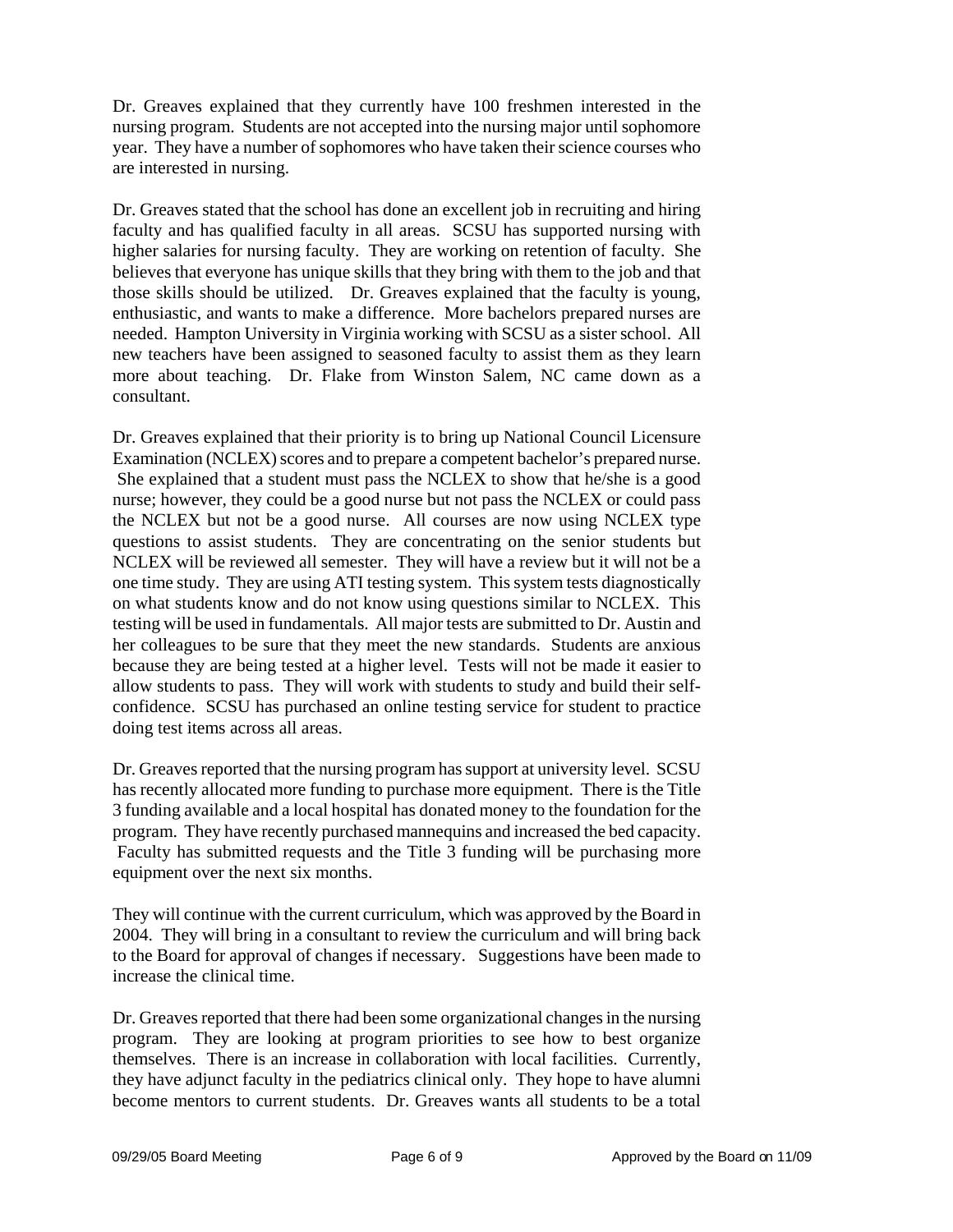nurse when they graduate. SCSU is supporting faculty who wish to go on for their doctorate and masters degrees.

Dr. Greaves asked for the Board's continuing support of this program. Ms. White stated that the Board supports this program but has some concern about the NCLEX scores. She asked if SCSU has looked at their admissions criteria. Dr. Greaves explained that they require 2.8 or higher GPA and the ATI testing system. SCSU does not plan to make any changes to admissions at this time. In the future, they will look at reading, math, and critical thinking but feel that the new test will help.

SCSU will be working with their ten seniors year on an individual basis. These ten seniors will be the first graduating class from the new program. Predictor testing will be provided one day a week Dr. Greaves reported that students seem happy about the workbook and assistance. The ATI comprehensive exam helps as a predictor on NCLEX. SCSU is currently covering the cost but it will be part of student fees in the future.

Action From July 28, 2005 Board Meeting

At the July 28, 2005 meeting, the Board voted that Greenville Technical College maintains the ratio as they have for the summer for the fall semester and future semesters. During that summer they had 25% but the regulation allows 30%. Gayle Heller and Margaret Kropowski of Greenville Technical College appeared before the Board to request clarification on that decision.

A motion was made for full time faculty to teaching assistant ratio at Greenville Technical College meet Regulation 91-29(C)(3) requirements. The motion received a second. The motion carried unanimously. **MOTION** 

Ms. Bursinger updated the Board on the Practitioner Remediation and Enhancement Partnership (PREP), which is no longer a pilot program. Two more groups have entered into agreements since the last board meeting. PREP presentations have been given to all hospices in the state. PREP

Ms. Bursinger updated the Board on the recent emergency relief effort. A number of nurses were already on the disaster volunteer list and some were added after this disaster. The Department of Health and Environmental Control (DHEC) recently requested the list and it was provided to them in less than an hour. Not as many volunteers were needed as was initially thought. Staff has provided volunteer contact numbers to nurses who wanted to volunteer outside the disaster relief coordinated by DHEC. Licensing procedures were modified within the confines of the law to accommodate the licensing of displaced nurses coming from Louisiana, Mississippi, Alabama, and Texas. Staff was aware that ChoicePoint/DataMart purchasing licensee listing from all states. We were able to coordinate with them to access to their licensing database to verify licenses while the boards of nursing in those states were down. We shared information with the displaced nurses on how they could replace their important documents such as their birth certificate and social security cards. EMERGENCY RELIEF

Dr. Kearney-Nunnery and Dr. Lewis had the opportunity to speak with Donald A. PROPOSED

GREENVILLE TECHNICAL COLLEGE –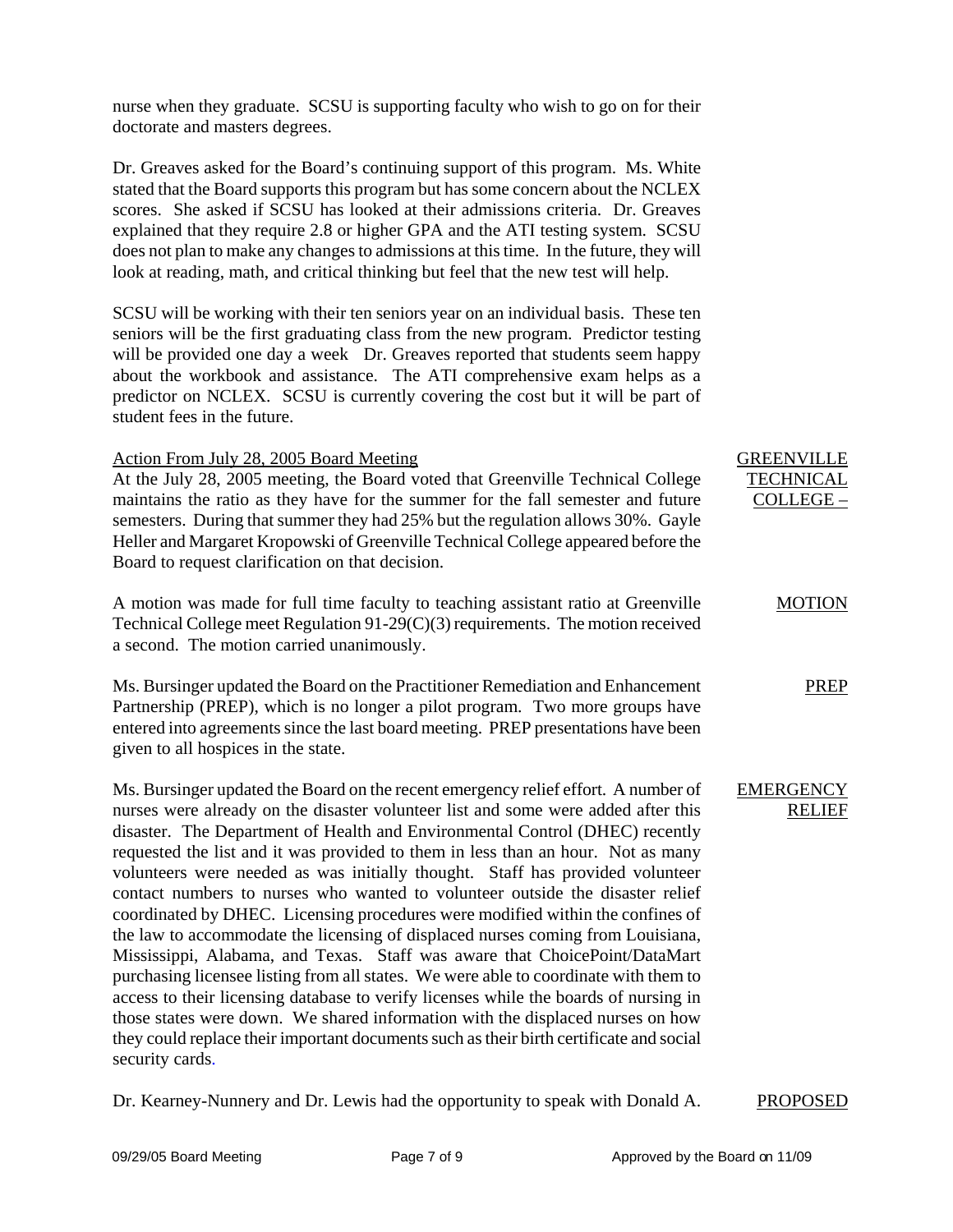Balasa, JD, MBA, Executive Director and Legal Counsel of the American Association of Medical Assistants (AAMA). He was not aware that the South Carolina Association of Medical Assistants (SCMA) was pursuing legislation leading to licensure. Mr. Balasa stated that he would be in contact with the local chapter.

He explained that the goal of the AAMA is to unify the educational process for the medical assistant generalist. Currently there is formal and informal training/education. Most medical assistants are apprenticed trained. Physicians are the primary period to delegate duties to medical assistants. The AAMA supports formal education. They would like certification as a standard of at least a diploma level and grandfather. The South Dakota Nurse Practice Act requires two semesters of formal education for medical assistants in their states. He explained that there is not a national campaign for licensure although there may be regional and local pushes for licensure. Most medical assistants work in ambulatory clinics and physician offices.

There is concern about what is and will be taught to medical assistants. Currently, the scope of practice is limited in the programs in South Carolina but there are some procedures that may be considered nursing. In physician offices in South Carolina there are medical assistants who are starting Intravenous procedures. There is concern about the medications the medical assistants are allowed to administer. The scope of practice varies from area to area. Was noted that some are providing conscious sedation. Scope of practice is difficult to define because the physician, as allowed by the medical practice act, is delegating acts. The physician is supposed to supervise but this is generally delegated to the nurse, which is of concern to the Board. Medical assistants are sometimes confused with nurses by patients in the physician's offices. In most instances, the staff does not wear identification badges stating whether they are a nurse or medical assistant and at times the medical assistant is referred to as a nurse by the physician or staff when speaking with a patient.

The Board of Medical Examiners did not vote in favor or opposition to this proposed legislation. Their board did not initiate this legislation. It seems that this proposal may be tied to third party reimbursement. Ms. Bursinger will speak with the Board of Medical Examiners administrator about being placed on the agenda for their next meeting.

At the last Board of Medical Examiners meeting, they had a presentation from an MEETING WITH investigator from the Alabama Board of Medical Examiners. This investigator, who is also a nurse, conducts audits of physician's offices regarding advanced practice nurses. Ms. Volmer asked Ms. Johnson to speak regarding advanced practice registered nurse (APRN) audits in South Carolina. Ms. Johnson advised that she monitors approximately 3,500 APRNs in our state. She assured the Board of Medical Examiners that she did not feel there were any problems with supervision of APRNs by physicians. The Board of Medical Examiners does have some concern and asked that the Board of Nursing President address this at their next meeting in November.

The Board's advisory opinion on Sexual Assault Nurse Examiners (SANE) allows UPDATE ON

BOARD OF MEDICAL EXAMINERS

MED. ASST. LEGISLATION-UPDATE FROM DELEGATE ASSEMBLY